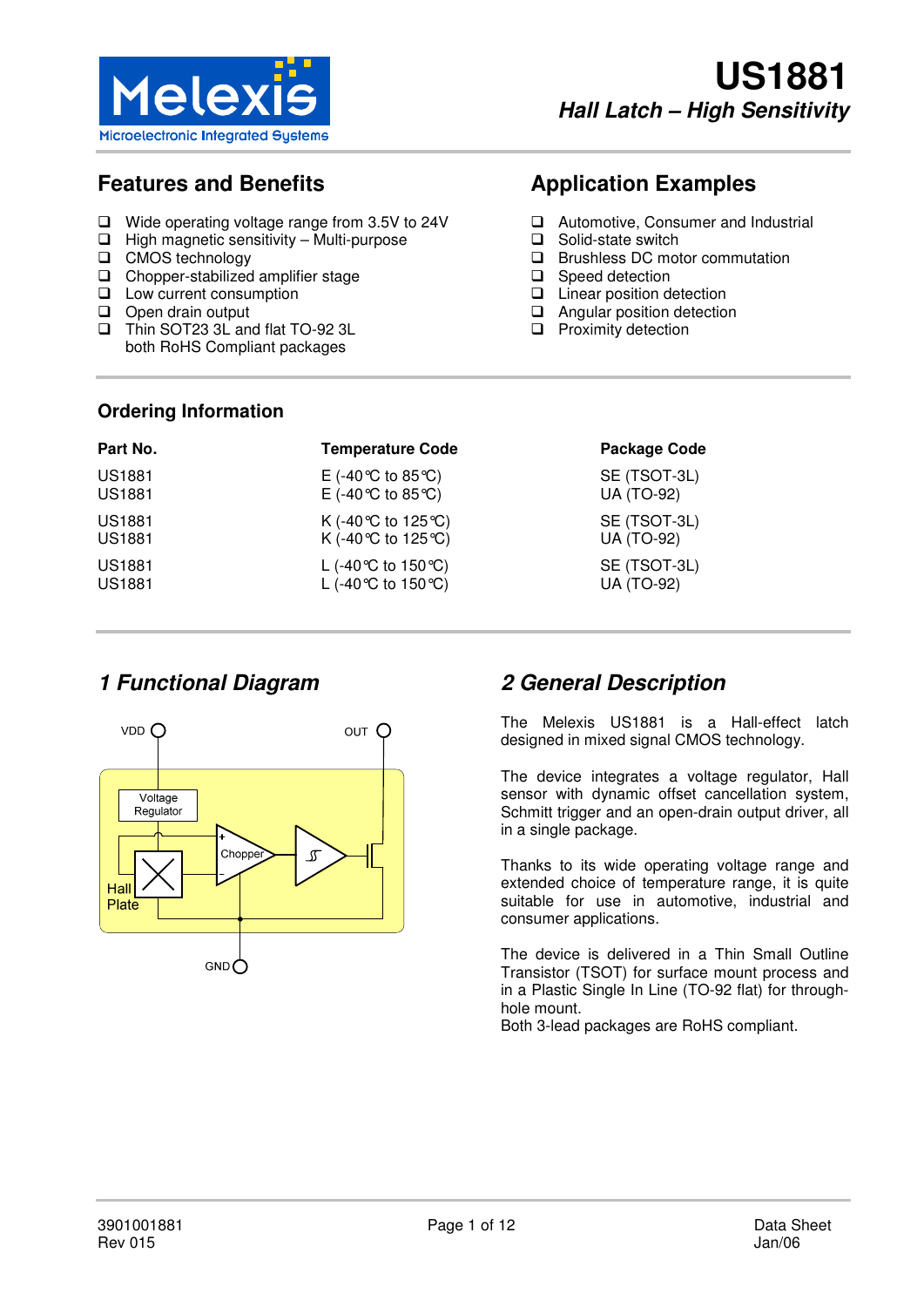

## **Table of Contents**

| 15 Standard information regarding manufacturability of Melexis products with |  |
|------------------------------------------------------------------------------|--|
|                                                                              |  |
|                                                                              |  |
|                                                                              |  |
|                                                                              |  |
|                                                                              |  |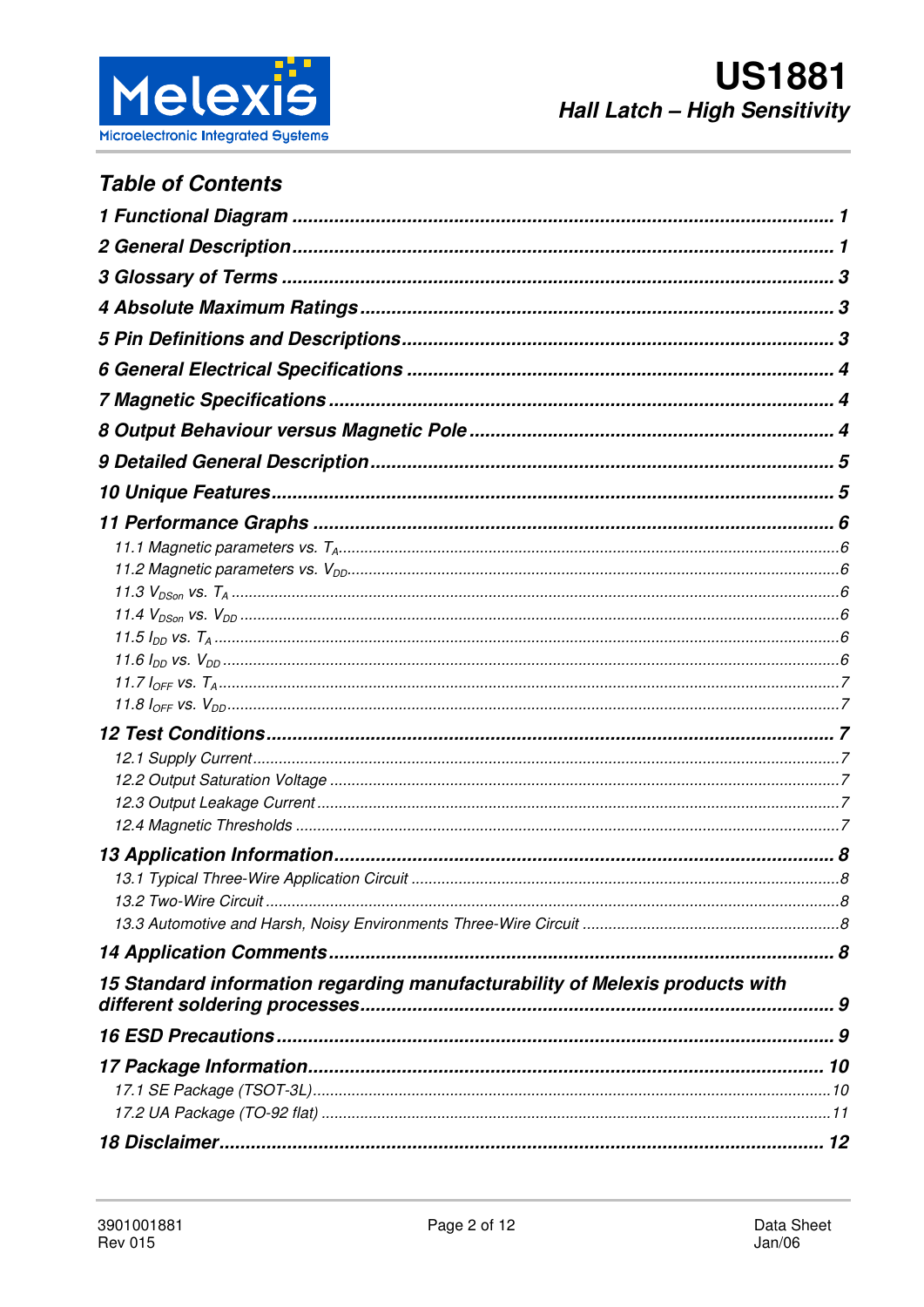

# **3 Glossary of Terms**

| MilliTesla (mT), Gauss           | Units of magnetic flux density:                                                                                                             |
|----------------------------------|---------------------------------------------------------------------------------------------------------------------------------------------|
|                                  | $1mT = 10$ Gauss                                                                                                                            |
| RoHS                             | <b>Restriction of Hazardous Substances</b>                                                                                                  |
| <b>TSOT</b>                      | Thin Small Outline Transistor (TSOT package) - also referred with the Melexis<br>package code "SE"                                          |
| ESD.                             | Electro-Static Discharge                                                                                                                    |
| <b>BLDC</b>                      | <b>Brush-Less Direct-Current</b>                                                                                                            |
| Operating Point $(B_{OP})$       | Magnetic flux density applied on the branded side of the package which turns<br>the output driver ON ( $V_{\text{OUT}} = V_{\text{DSon}}$ ) |
| Release Point (B <sub>RP</sub> ) | Magnetic flux density applied on the branded side of the package which turns<br>the output driver OFF ( $V_{\text{OUT}}$ = high)            |

## **4 Absolute Maximum Ratings**

| Parameter                    | Symbol                  | Value      | <b>Units</b> |
|------------------------------|-------------------------|------------|--------------|
| <b>Supply Voltage</b>        | V <sub>DD</sub>         | 28         |              |
| <b>Supply Current</b>        | <b>l</b> <sub>DD</sub>  | 50         | mA           |
| Output Voltage               | Vout                    | 28         |              |
| <b>Output Current</b>        | <b>I</b> OUT            | 50         | mA           |
| Storage Temperature Range    | $\mathsf T_{\mathsf S}$ | -50 to 150 | °C           |
| Maximum Junction Temperature |                         | 165        | ം            |

Table 1: Absolute maximum ratings

Exceeding the absolute maximum ratings may cause permanent damage. Exposure to absolute-maximumrated conditions for extended periods may affect device reliability.

| <b>Operating Temperature Range</b> | Symbol         | Value        | <b>Units</b> |
|------------------------------------|----------------|--------------|--------------|
| Temperature Suffix "E"             | l A            | -40 to 85    | ∘∩           |
| Temperature Suffix "K"             | $\overline{A}$ | $-40$ to 125 | $\circ$      |
| l Temperature Suffix "L"           | IА             | $-40$ to 150 | $\circ$      |

## **5 Pin Definitions and Descriptions**

| SE Pin Nº | I UA Pin Nº | I Name     | I vpe  | <b>Function</b>       |
|-----------|-------------|------------|--------|-----------------------|
|           |             | VDD        | Supply | Supply Voltage pin    |
|           |             | OUT        | Output | Open Drain Output pin |
|           |             | <b>GND</b> | Ground | Ground pin            |

Table 2: Pin definitions and descriptions



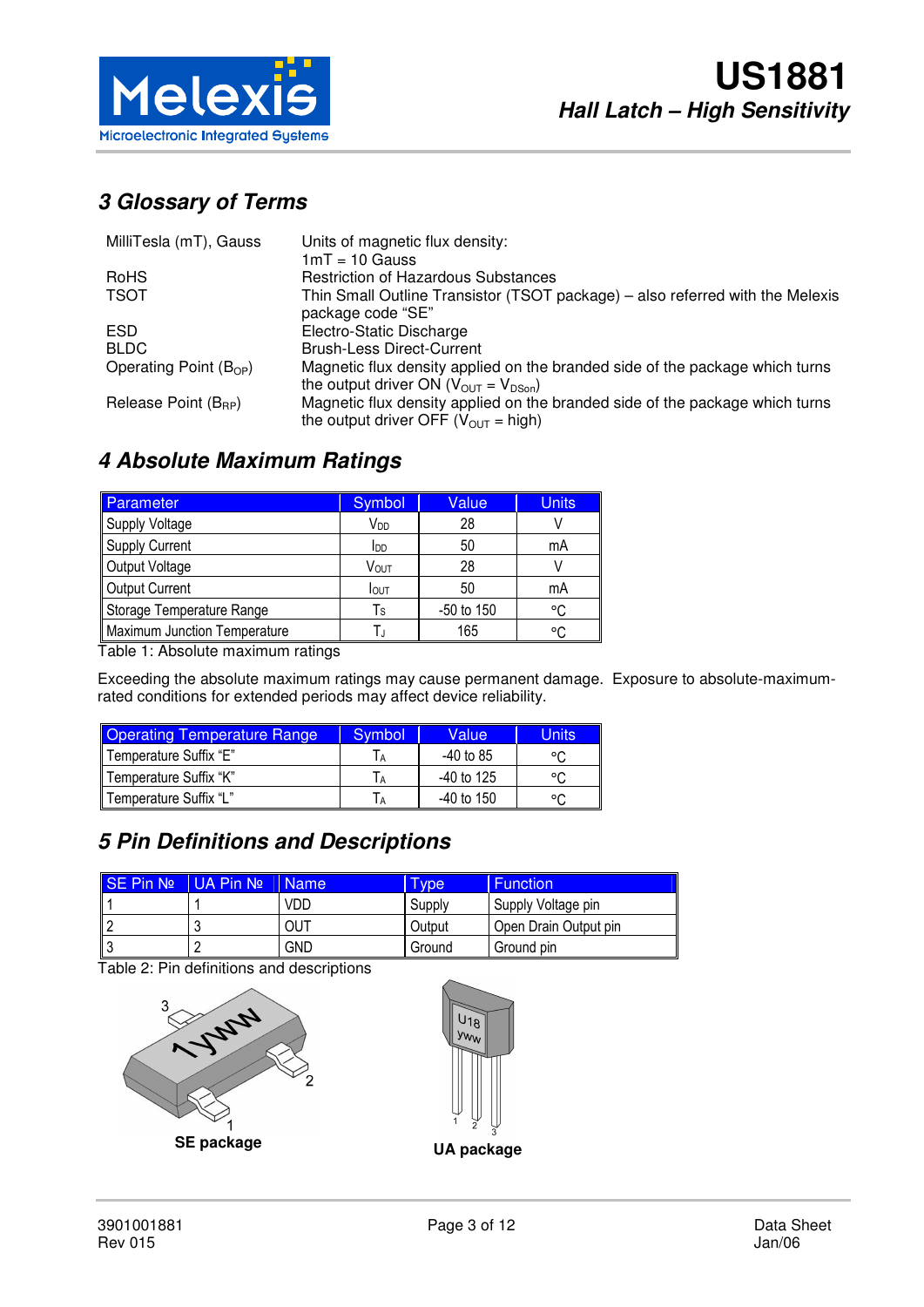

## **6 General Electrical Specifications**

#### DC Operating Parameters  $T_A = 25^{\circ}$ C, V<sub>DD</sub> = 3.5V to 24V (unless otherwise specified)

| Parameter                        | Symbol            | <b>Test Conditions</b>          | Min | Гур  | <b>Max</b> | <b>Units</b> |
|----------------------------------|-------------------|---------------------------------|-----|------|------------|--------------|
| Supply Voltage                   | V <sub>DD</sub>   | Operating                       | 3.5 |      | 24         |              |
| <b>Supply Current</b>            | <b>I</b> DD       | $B < B_{RP}$                    |     |      | 5          | mA           |
| <b>Output Saturation Voltage</b> | V <sub>DSon</sub> | $I_{OUT} = 20mA$ , $B > B_{OP}$ |     |      | 0.5        |              |
| Output Leakage Current           | <b>IOFF</b>       | $B < B_{RP}$ , $V_{OUT} = 24V$  |     | 0.3  | 10         | μA           |
| Output Rise Time                 | . Lr              | $R_L = 1k\Omega$ , $C_L = 20pF$ |     | 0.25 |            | μs           |
| Output Fall Time                 |                   | $R_L = 1k\Omega$ , $C_L = 20pF$ |     | 0.25 |            | μs           |
| Maximum Switching Frequency      | Fsw               |                                 |     | 10   |            | KHz          |
| Package Thermal Resistance       | R <sub>TH</sub>   | Single layer (1S) Jedec board   |     | 301  |            | °C/W         |

Table 3: Electrical specifications

# **7 Magnetic Specifications**

|  |  |  |  | DC Operating Parameters $V_{DD} = 3.5V$ to 24V (unless otherwise specified) |
|--|--|--|--|-----------------------------------------------------------------------------|
|--|--|--|--|-----------------------------------------------------------------------------|

| Parameter              | Symbol                 | <b>Test Conditions</b>         | Min    | Typ | <b>Max</b> | <b>Units</b> |
|------------------------|------------------------|--------------------------------|--------|-----|------------|--------------|
| <b>Operating Point</b> | <b>Bop</b>             |                                | 0.5    |     | 9.5        | mT           |
| Release Point          | <b>BRP</b>             | E spec., $T_A = 85^{\circ}$ C  | $-9.5$ |     | $-0.5$     | mT           |
| Hysteresis             | <b>B</b> HYST          |                                |        |     | 12         | mT           |
| <b>Operating Point</b> | <b>Bop</b>             |                                | 0.5    |     | 9.5        | mT           |
| Release Point          | $B_{RP}$               | K spec., $T_A = 125^{\circ}$ C | $-9.5$ |     | $-0.5$     | mT           |
| Hysteresis             | <b>B</b> HYST          |                                |        |     | 12         | mT           |
| <b>Operating Point</b> | <b>B</b> <sub>OP</sub> |                                | 0.5    |     | 9.5        | mT           |
| Release Point          | <b>BRP</b>             | L spec., $T_A = 150^{\circ}$ C | $-9.5$ |     | $-0.5$     | mT           |
| Hysteresis             | <b>B</b> HYST          |                                | 6      |     | 12.5       | mT           |

Table 4: Magnetic specifications

Note 1: For typical values, please refer to the performance graphs in section 11

## **8 Output Behaviour versus Magnetic Pole**

DC Operating Parameters  $T_A = -40^{\circ}$ C to 150°C, V<sub>DD</sub> = 3.5V to 24V (unless otherwise specified)

| Parameter  | <b>Test Conditions (SE)</b> |      | <b>IOUT (SE)   Test Conditions (UA)</b> | I OUT (UA) |
|------------|-----------------------------|------|-----------------------------------------|------------|
| South pole | $B < B_{RP}$                | Hiah | B > B <sub>OP</sub>                     | <b>LOW</b> |
| North pole | $B > B_{OP}$                | LOW  | $B < B_{RP}$                            | High       |

Table 5: Output behaviour versus magnetic pole



 $U_{18}$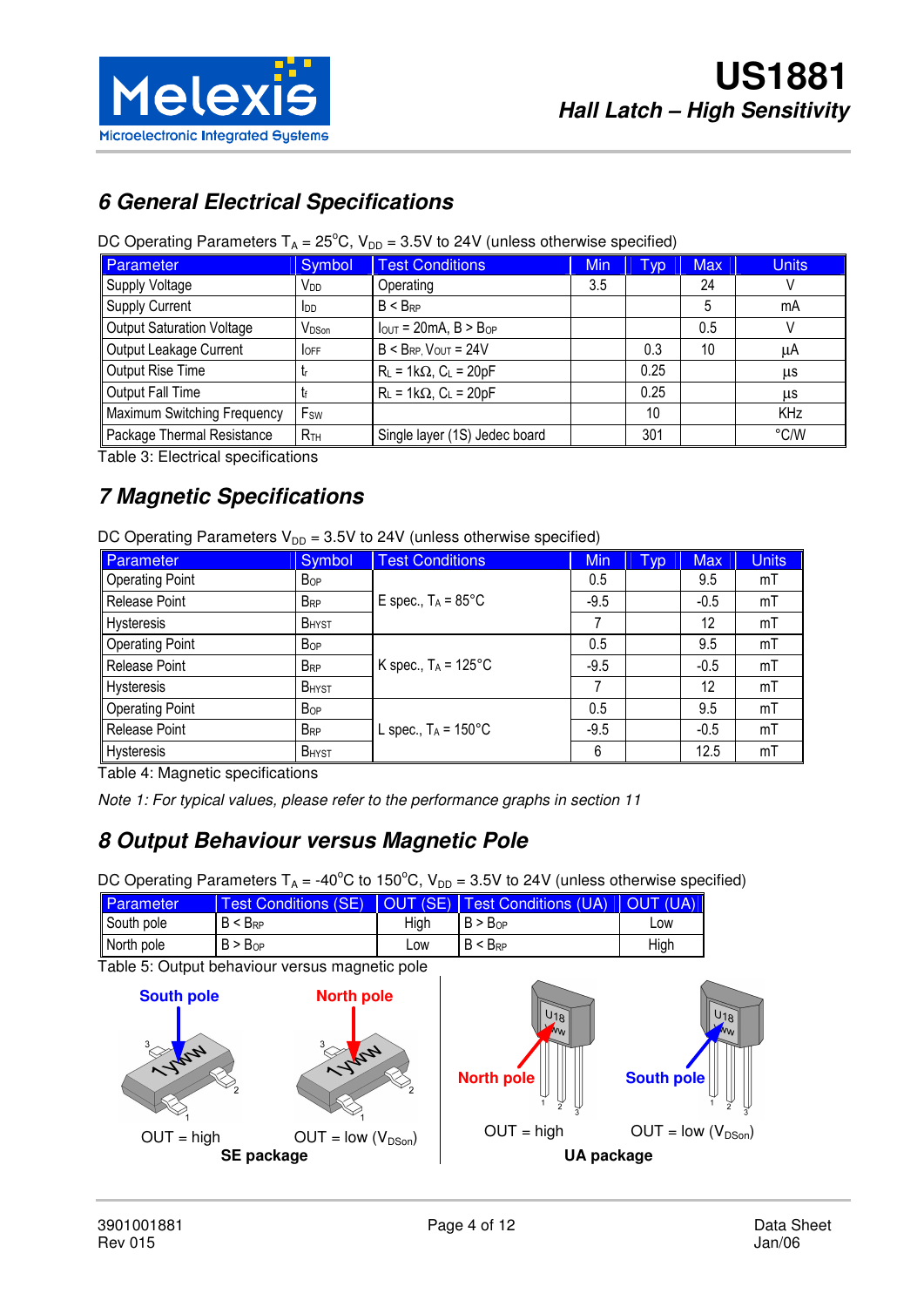

## **9 Detailed General Description**

Based on mixed signal CMOS technology, Melexis US1881 is a Hall-effect device with high magnetic sensitivity. This multi-purpose latch suits most of the application requirements.

The chopper-stabilized amplifier uses switched capacitor technique to suppress the offset generally observed with Hall sensors and amplifiers. The CMOS technology makes this advanced technique possible and contributes to smaller chip size and lower current consumption than bipolar technology. The small chip size is also an important factor to minimize the effect of physical stress. This combination results in more stable magnetic characteristics and enables faster and more precise design.

The wide operating voltage from 3.5V to 24V, low current consumption and large choice of operating temperature range according to "L", "K" and "E" specification make this device suitable for automotive, industrial and consumer applications.

The output signal is open-drain type. Such output allows simple connectivity with TTL or CMOS logic by using a pull-up resistor tied between a pull-up voltage and the device output.

## **10 Unique Features**

The US1881 exhibits latch magnetic switching characteristics. Therefore, it requires both south and north poles to operate properly.



The device behaves as a latch with symmetric operating and release switching points  $(B_{OP}=|B_{RP}|)$ . This means magnetic fields with equivalent strength and opposite direction drive the output high and low.

Removing the magnetic field (B→0) keeps the output in its previous state. This latching property defines the device as a magnetic memory.

A magnetic hysteresis  $B_{HYST}$  keeps  $B_{OP}$  and  $B_{RP}$  separated by a minimal value. This hysteresis prevents output oscillation near the switching point.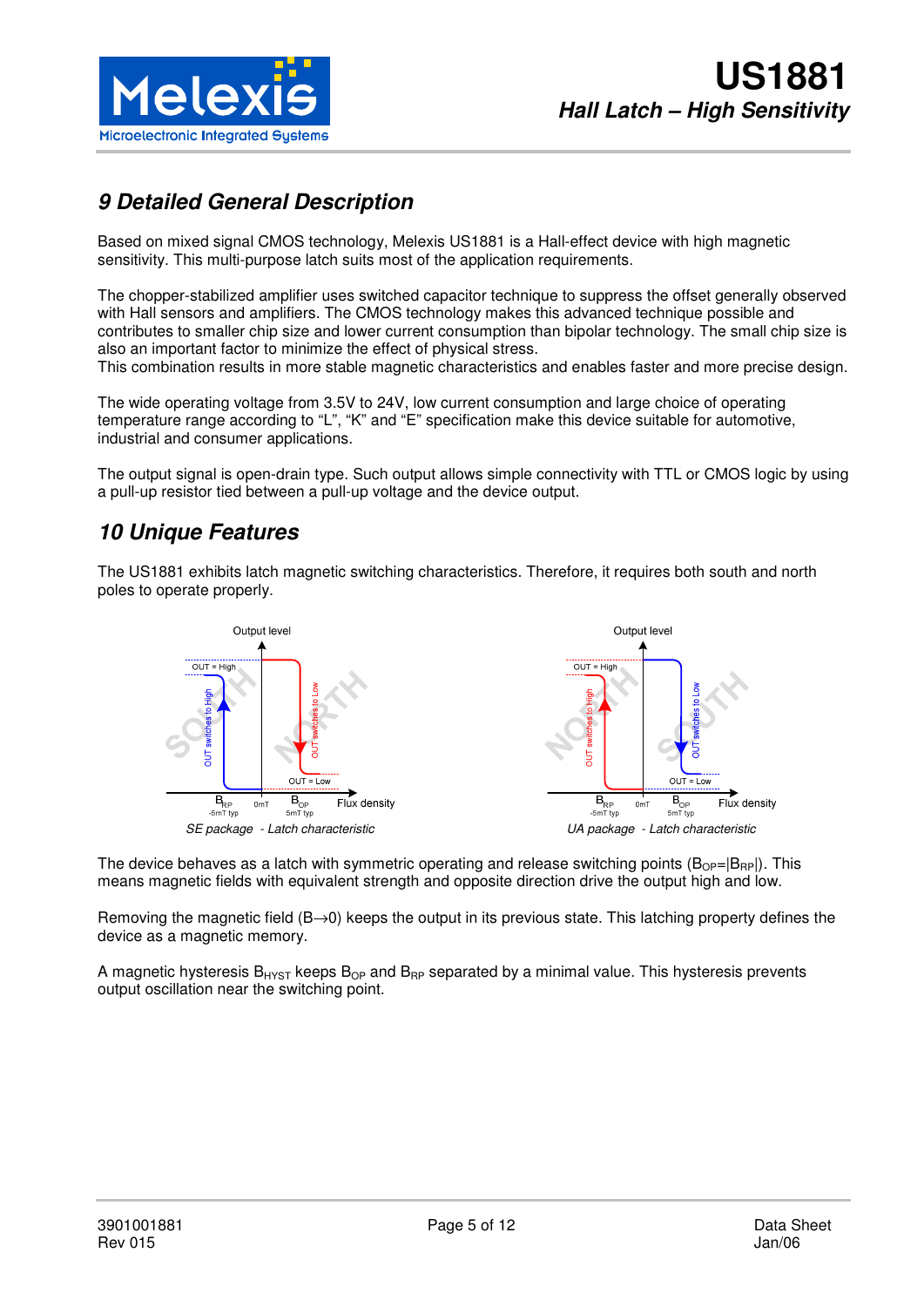

# **11 Performance Graphs**

## **11.1 Magnetic parameters vs. T<sup>A</sup>**



 $11.3 V<sub>DSon</sub>$  vs.  $T_A$ 



**11.5**  $I_{DD}$  vs.  $T_A$ 



### **11.2 Magnetic parameters vs. V<sub>DD</sub>**



**11.4**  $V_{DSon}$  **vs.**  $V_{DD}$ 



**11.6 IDD vs. VDD**

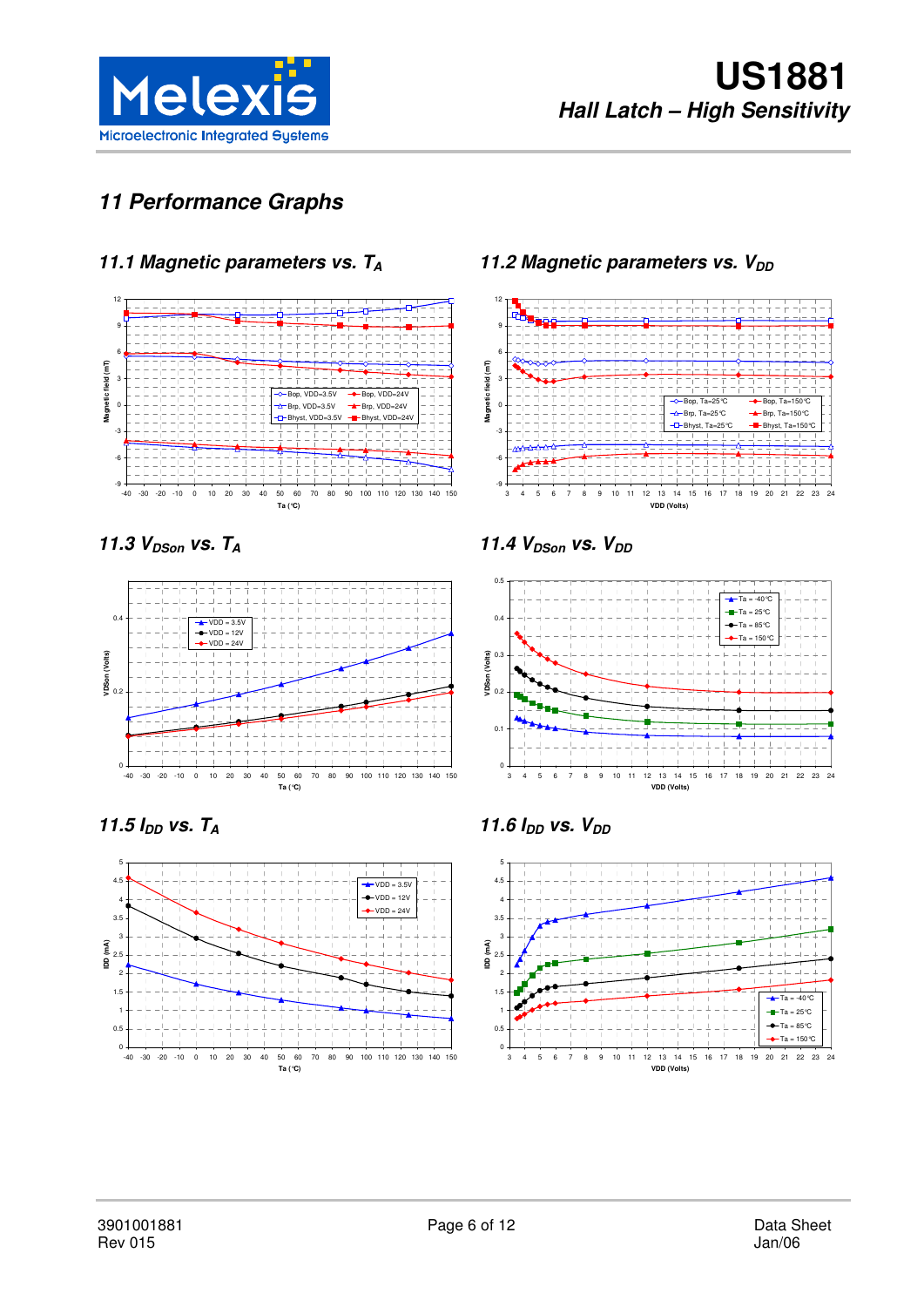

## 11.7  $I_{OFF}$  vs.  $T_A$



#### **11.8 IOFF vs. VDD**



# **12 Test Conditions**

Note : DUT = Device Under Test



Note 1 - The supply current  $I_{DD}$  represents the static supply current.<br>OUT is left open during measurement.

# Note 2 - The device is put under magnetic field with  $B \leq B_{\text{RP}}$ .



Note 1 - The device is put under magnetic field with  $B \leq B_{RP}$ 

#### **12.1 Supply Current 12.2 Output Saturation Voltage**



Note 1 - The output saturation voltage  $V_{DSon}$  is measured<br>at  $V_{DD} = 3.5V$  and  $V_{DD} = 24V$ .

Note 2 - The device is put under magnetic field with  $B > B_{\text{OP}}$ .

#### **12.3 Output Leakage Current 12.4 Magnetic Thresholds**



- Note 1 B<sub>OP</sub> is determined by putting the device under magnetic field swept from<br> $B_{R\text{Pmin}}$  up to  $B_{O\text{Pmax}}$  until the output is switched on.
- Note 2 B<sub>RP</sub> is determined by putting the device under magnetic field swept from  $B_{\text{OPmax}}$  down to B<sub>RPmin</sub> until the output is switched off.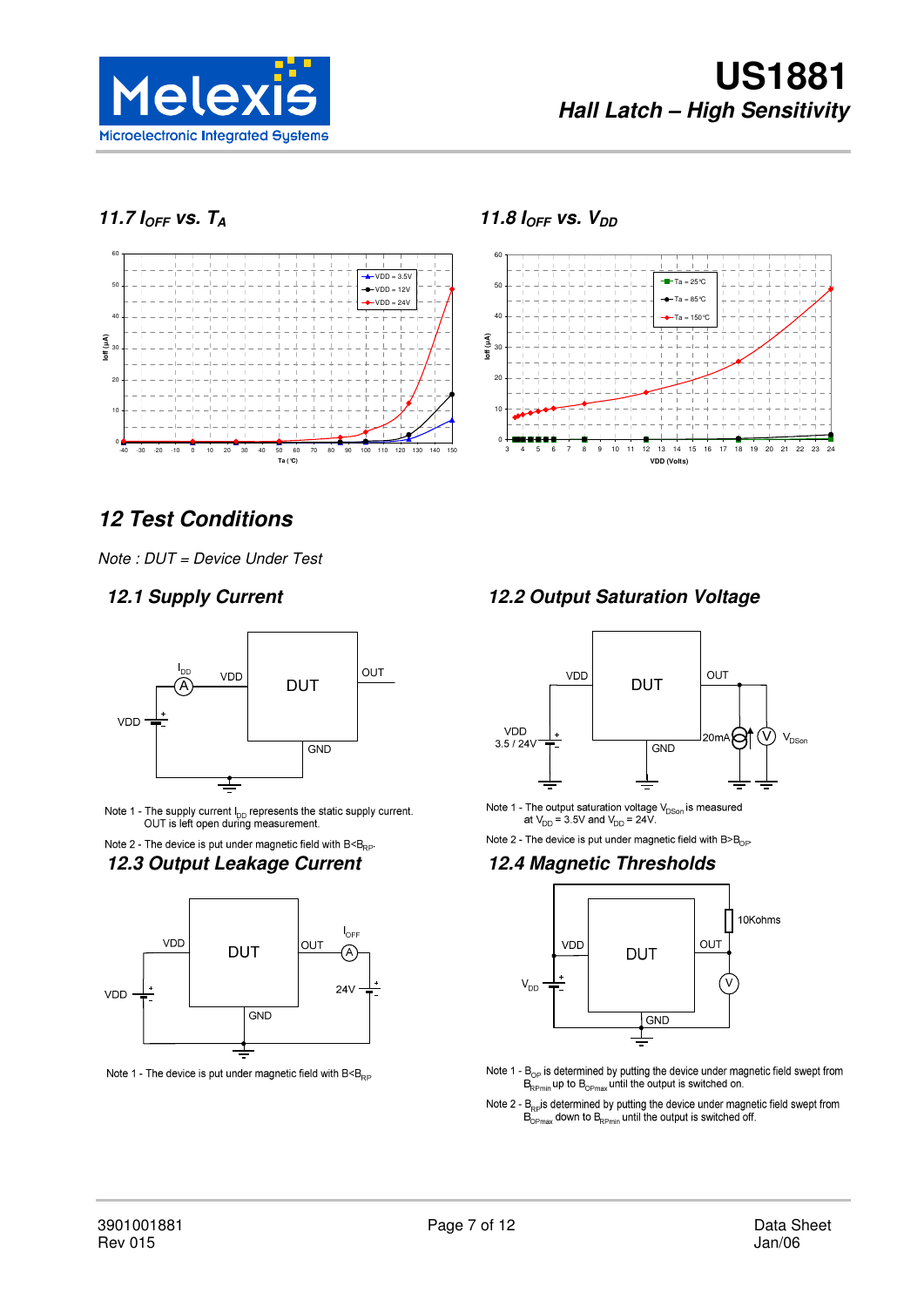

## **13 Application Information**

### **13.1 Typical Three-Wire Application Circuit**



**13.3 Automotive and Harsh, Noisy Environments Three-Wire Circuit** 



#### **13.2 Two-Wire Circuit**



Note:

With this circuit, precise ON and OFF currents can be detected using only two connecting wires.

The resistors RL and Rb can be used to bias the input current. Refer to the part specifications for limiting values.

| $B_{RP}$ : $I_{OFF} = I_R + I_{DD} = V_{DD}/R_b + I_{DD}$      |
|----------------------------------------------------------------|
| $B_{OP}$ : $I_{ON} = I_{OFF} + I_{OUT} = I_{OFF} + V_{DD}/R_L$ |

## **14 Application Comments**

For proper operation, a 100nF bypass capacitor should be placed as close as possible to the device between the  $V_{DD}$  and ground pin.

For reverse voltage protection, it is recommended to connect a resistor or a diode in series with the  $V_{DD}$  pin. When using a resistor, three points are important:

- the resistor has to limit the reverse current to 50mA maximum ( $V_{CC}$  / R1  $\leq$  50mA)
- the resulting device supply voltage V<sub>DD</sub> has to be higher than V<sub>DD</sub> min (V<sub>DD</sub> = V<sub>CC</sub> R1.I<sub>DD</sub>)
- the resistor has to withstand the power dissipated in reverse voltage condition ( $P_D = V_{CC}^2 / R1$ )

When using a diode, a reverse current cannot flow and the voltage drop is almost constant (≈0.7V). Therefore, a 100Ω/0.25W resistor for 5V application and a diode for higher supply voltage are recommended. Both solutions provide the required reverse voltage protection.

When a weak power supply is used or when the device is intended to be used in noisy environment, it is recommended that figure 13.3 from the Application Information section is used.

The low-pass filter formed by R1 and C1 and the zener diode Z1 bypass the disturbances or voltage spikes occurring on the device supply voltage  $V_{DD}$ . The diode D1 provides additional reverse voltage protection.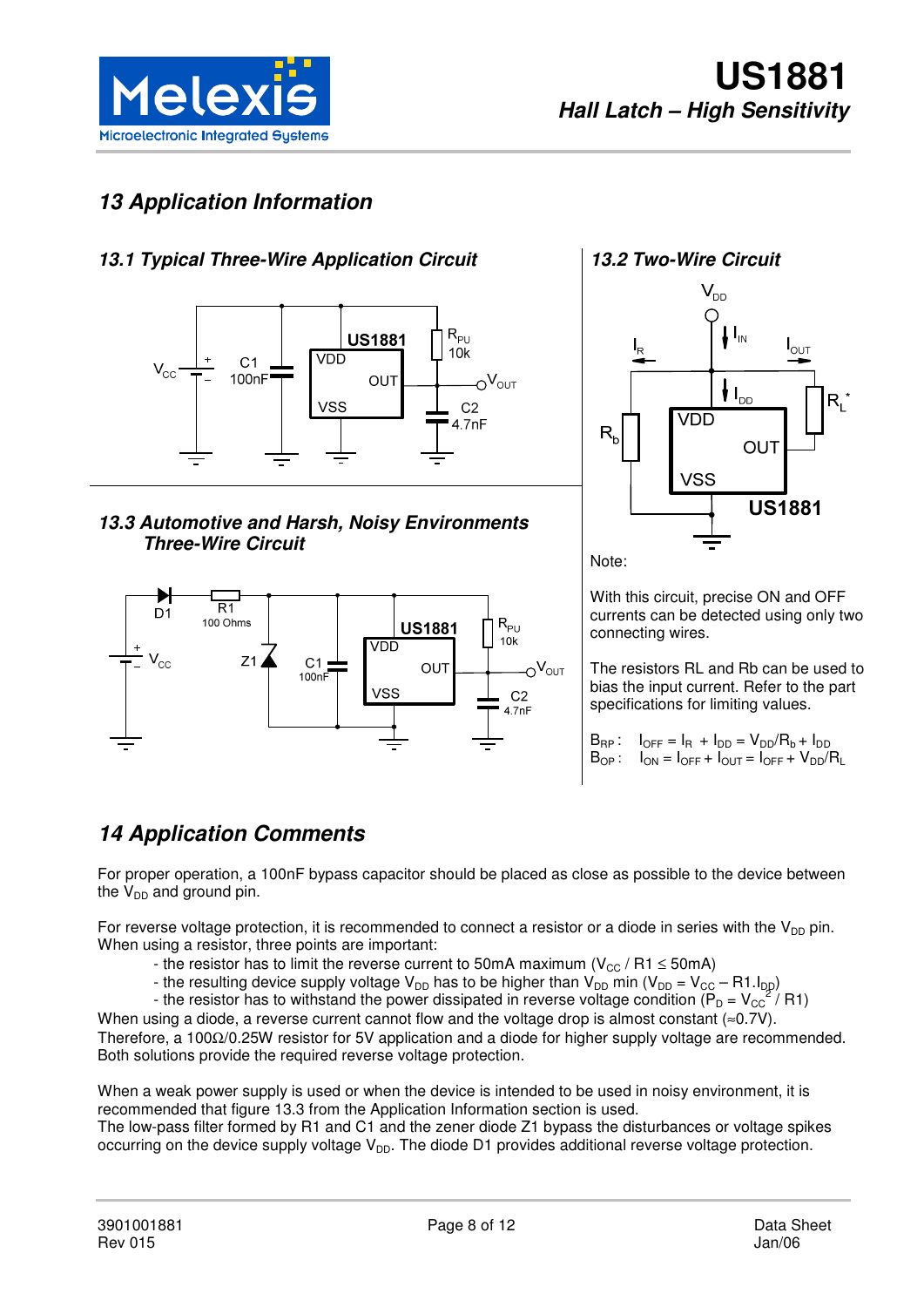

## **15 Standard information regarding manufacturability of Melexis products with different soldering processes**

Our products are classified and qualified regarding soldering technology, solderability and moisture sensitivity level according to following test methods:

#### **Reflow Soldering SMD's (Surface Mount Devices)**

- IPC/JEDEC J-STD-020 Moisture/Reflow Sensitivity Classification for Nonhermetic Solid State Surface Mount Devices (classification reflow profiles according to table 5-2)
- EIA/JEDEC JESD22-A113 Preconditioning of Nonhermetic Surface Mount Devices Prior to Reliability Testing (reflow profiles according to table 2)

#### **Wave Soldering SMD's (Surface Mount Devices) and THD's (Through Hole Devices)**

- EN60749-20 Resistance of plastic- encapsulated SMD's to combined effect of moisture and soldering heat
- EIA/JEDEC JESD22-B106 and EN60749-15 Resistance to soldering temperature for through-hole mounted devices

#### **Iron Soldering THD's (Through Hole Devices)**

• EN60749-15 Resistance to soldering temperature for through-hole mounted devices

#### **Solderability SMD's (Surface Mount Devices) and THD's (Through Hole Devices)**

• EIA/JEDEC JESD22-B102 and EN60749-21 **Solderability** 

For all soldering technologies deviating from above mentioned standard conditions (regarding peak temperature, temperature gradient, temperature profile etc) additional classification and qualification tests have to be agreed upon with Melexis.

The application of Wave Soldering for SMD's is allowed only after consulting Melexis regarding assurance of adhesive strength between device and board.

Melexis is contributing to global environmental conservation by promoting **lead free** solutions. For more information on qualifications of **RoHS** compliant products (RoHS = European directive on the Restriction Of the use of certain Hazardous Substances) please visit the quality page on our website: http://www.melexis.com/quality.asp

## **16 ESD Precautions**

Electronic semiconductor products are sensitive to Electro Static Discharge (ESD). Always observe Electro Static Discharge control procedures whenever handling semiconductor products.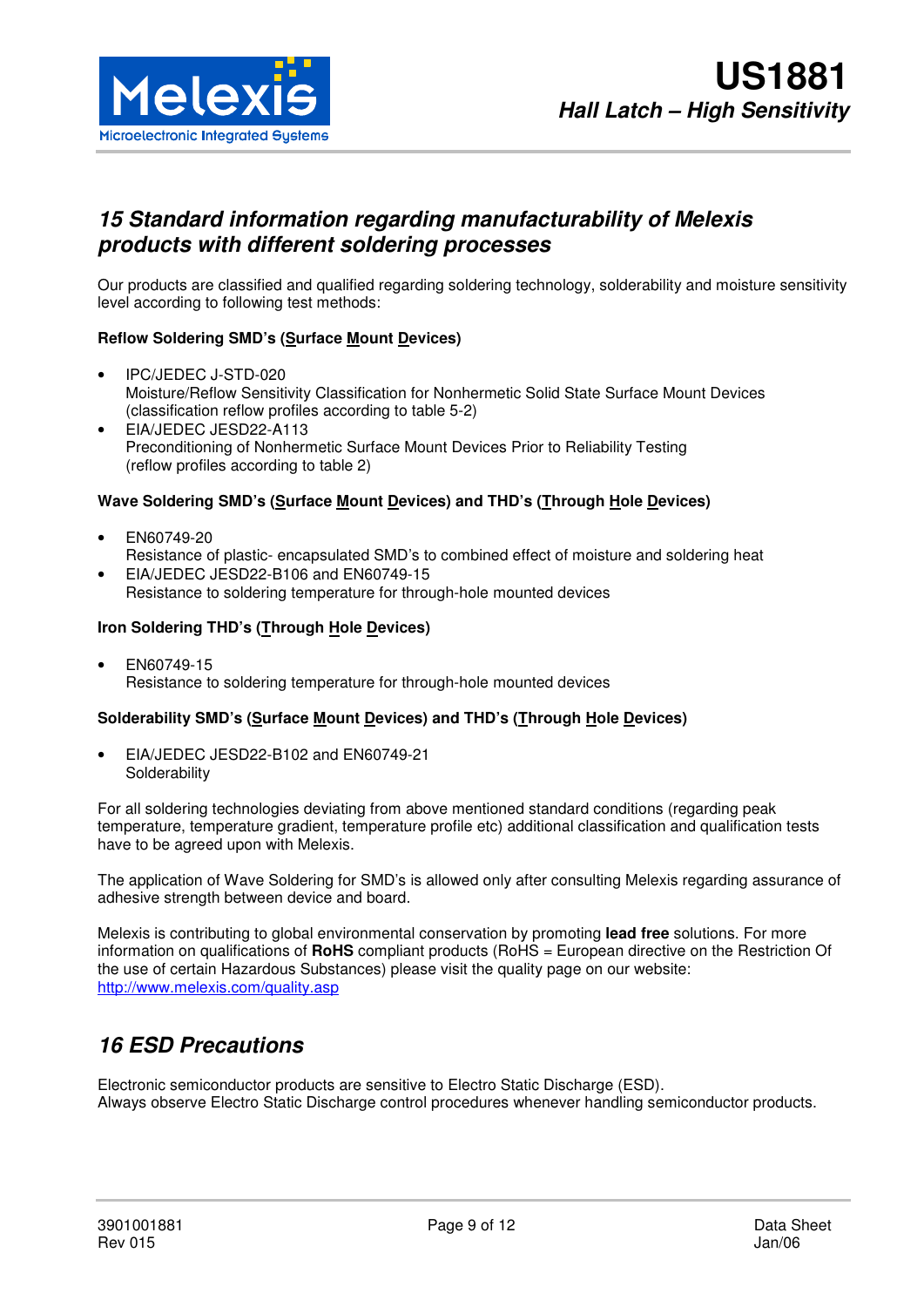

# **US1881 Hall Latch – High Sensitivity**

## **17 Package Information**

## **17.1 SE Package (TSOT-3L)**

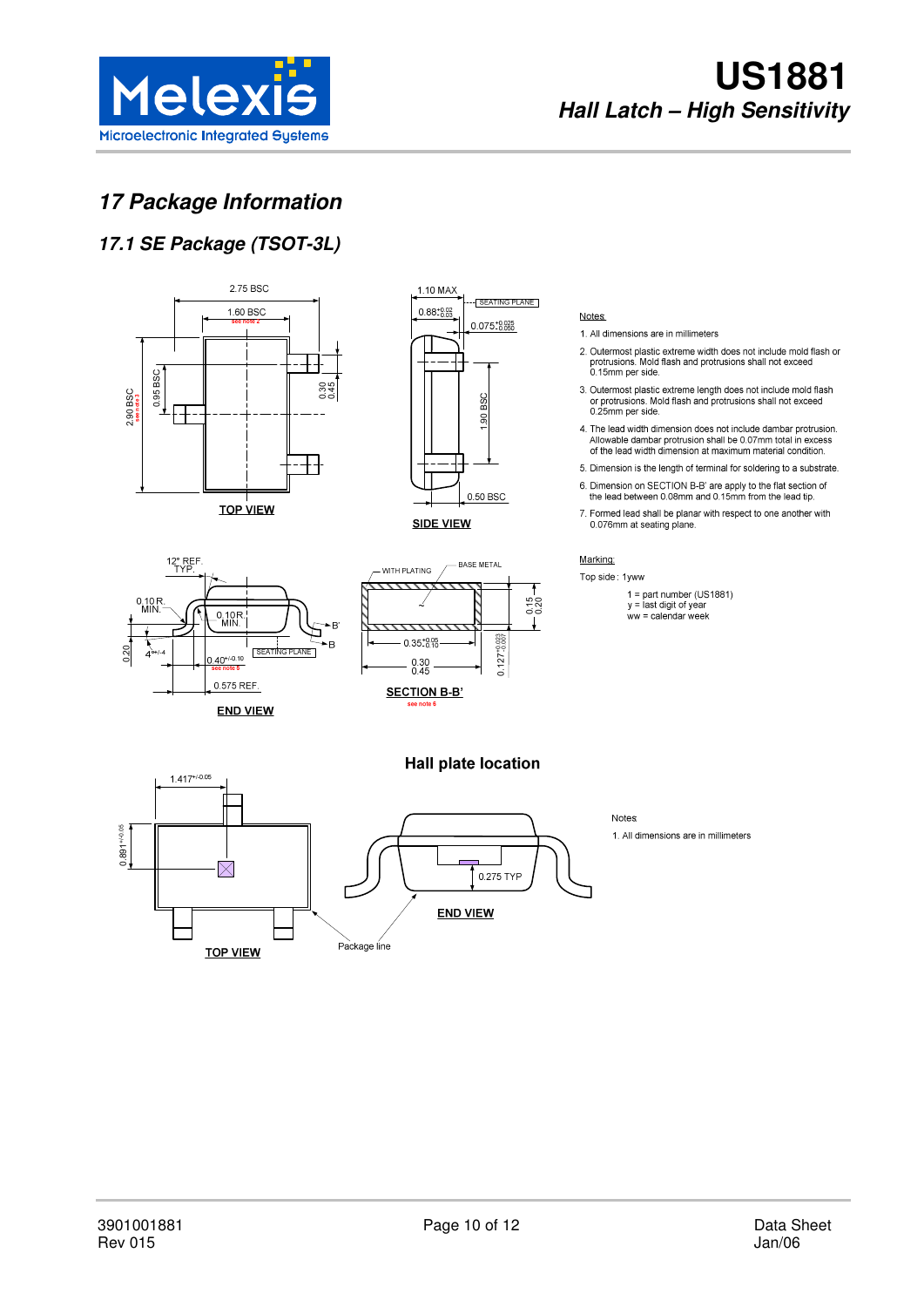

## **17.2 UA Package (TO-92 flat)**



#### Notes:

- 1. All dimensions are in millimeters
- 2. Package dimension exclusive molding flash.
- 3. The end flash shall not exceed 0.127 mm on each side.
- 4. To preserve reliability, it is recommended to have total lead length equal to 2.5mm minimum, measured from the package line.

#### Marking:

1<sup>st</sup> Line: U18 - Part number (US1881)

2<sup>nd</sup> Line: yww

y - last digit of year ww - calendar week









Notes: 1. All dimensions are in millimeters